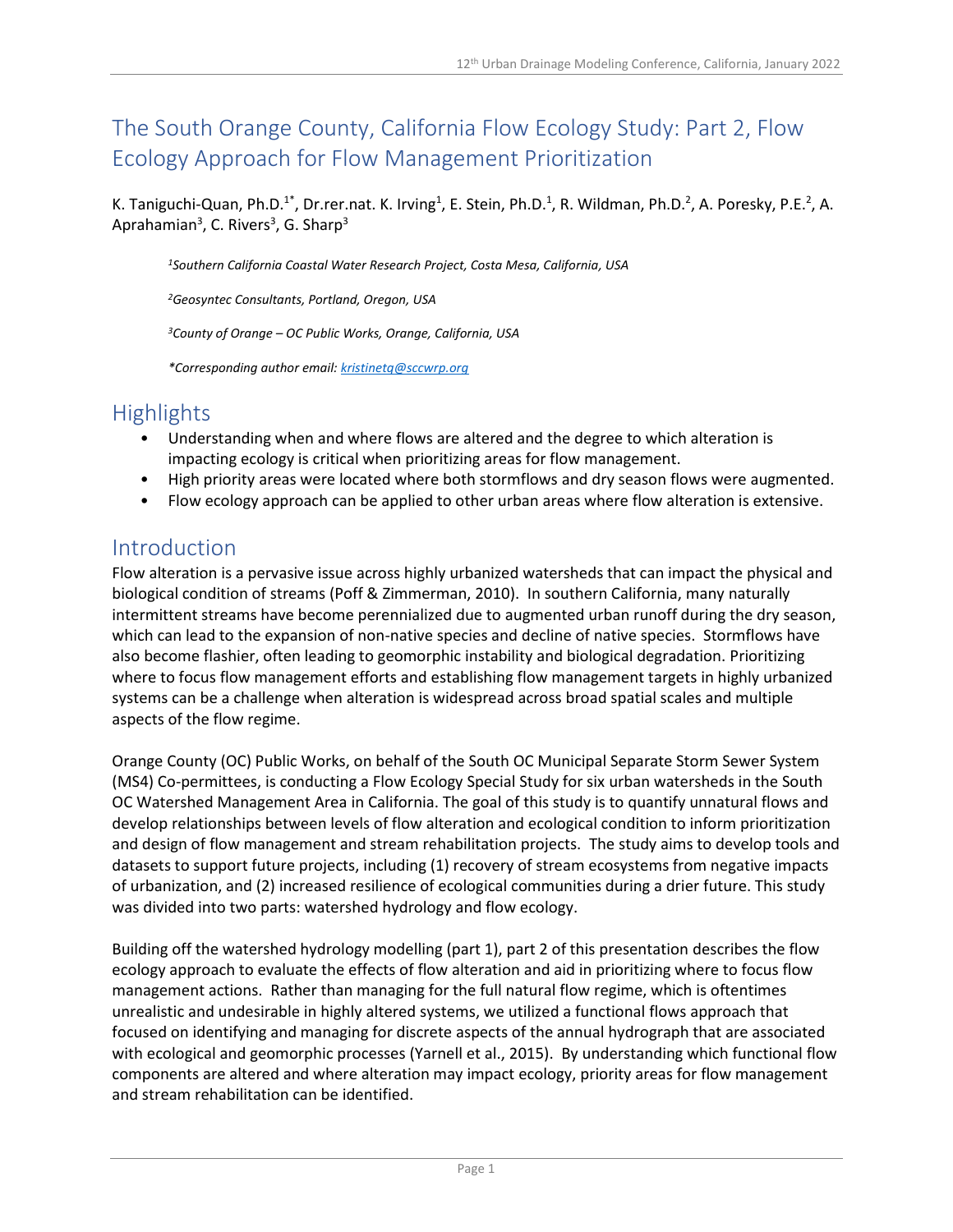### Methodology

The flow ecology approach developed includes the following steps: assessing hydrologic alteration based on deviation from reference, determining where hydrologic alteration is likely affecting biological communities, and identifying priority locations for addressing alteration.

#### **Hydrologic alteration based on deviation from reference**

Modelled reference and current hydrology from 60 subbasins, described in Part 1, were characterized by quantifying key components of the annual hydrograph that support a broad suite of ecological functions, referred to as functional flow components (Yarnell et al., 2020). In California, functional flow components include the fall pulse flow, winter baseflows, peak flows, spring recession flows, and summer baseflows. A suite of 24 functional flow metrics (FFM), such as dry-season baseflow magnitude and wet season duration, were calculated on an annual basis from the modelled flow timeseries using the Functional Flows Calculator (FFC) API client package in R (version 0.9.7.2, [https://github.com/ceff](https://github.com/ceff-tech/ffc_api_client)[tech/ffc\\_api\\_client\)](https://github.com/ceff-tech/ffc_api_client), which uses hydrologic feature detection algorithms developed by Patterson et al. (2020) and the FFC Python package [\(https://github.com/NoellePatterson/ffc-readme\)](https://github.com/NoellePatterson/ffc-readme). We evaluated alteration across all FFM by comparing the distribution of FFM values under current and reference conditions. By utilizing the distribution of flows across the full period of record, as opposed to a year-byyear comparison, this approach assessed the general trends in flow conditions over time.

#### **Biologic flow alteration based on biotic indices**

Flow ecology relationships for established biotic indices, the California Stream Condition Index (CSCI, Mazor et al. 2016) for benthic macroinvertebrates and the Algal Stream Condition Index (ASCI, Theroux et al. 2020) for benthic algae, were used to determine where hydrologic alteration is associated with a decline in biological condition. Flow ecology relationships relate the change in functional flow metric values from reference to current (Delta FFM) to the probability of supporting a healthy biological community (i.e., a CSCI score of 0.79 out of 1). These relationships can be used to define biologically relevant flow alteration based on series of decisions (i.e., probability thresholds, percentage of years altered, number of altered FFM). To be useful, the assessment should have sufficient discriminatory power to allow locations to be prioritized.

Rather than using all 24 FFM, we performed boosted regression trees to rank FFM by relative importance and selected the 3 most relevant FFM to focus the analysis on. For each FFM, we identified Delta H limits based on a percent probability of achieving healthy CSCI/ASCI score. Applying these limits, the FFM were annually classified at each subbasin using the following criteria:

- Biologically Altered: if change in FFM falls outside of Delta FFM limits
- Biologically Unaltered: if change in FFM falls within Delta FFM limits

Biologically altered years were summarized as a percentage of the modelled period, which was then used to synthesize alteration across all FFM within the subbasin. The subbasin was classified as "likely altered" if at least two of the three relevant FFM were altered for >50 percent of years. For prioritization, the following criteria was applied to synthesize alteration across biotic indices:

- High priority: Both indices indicate biologically altered flow
- Medium priority: One index indicates biologically altered flow
- Low priority: Neither index indicates biologically altered flow

Outputs were tested using a range of thresholds and choices. The final thresholds applied in the analysis were chosen to provide the highest discriminatory power for prioritization.